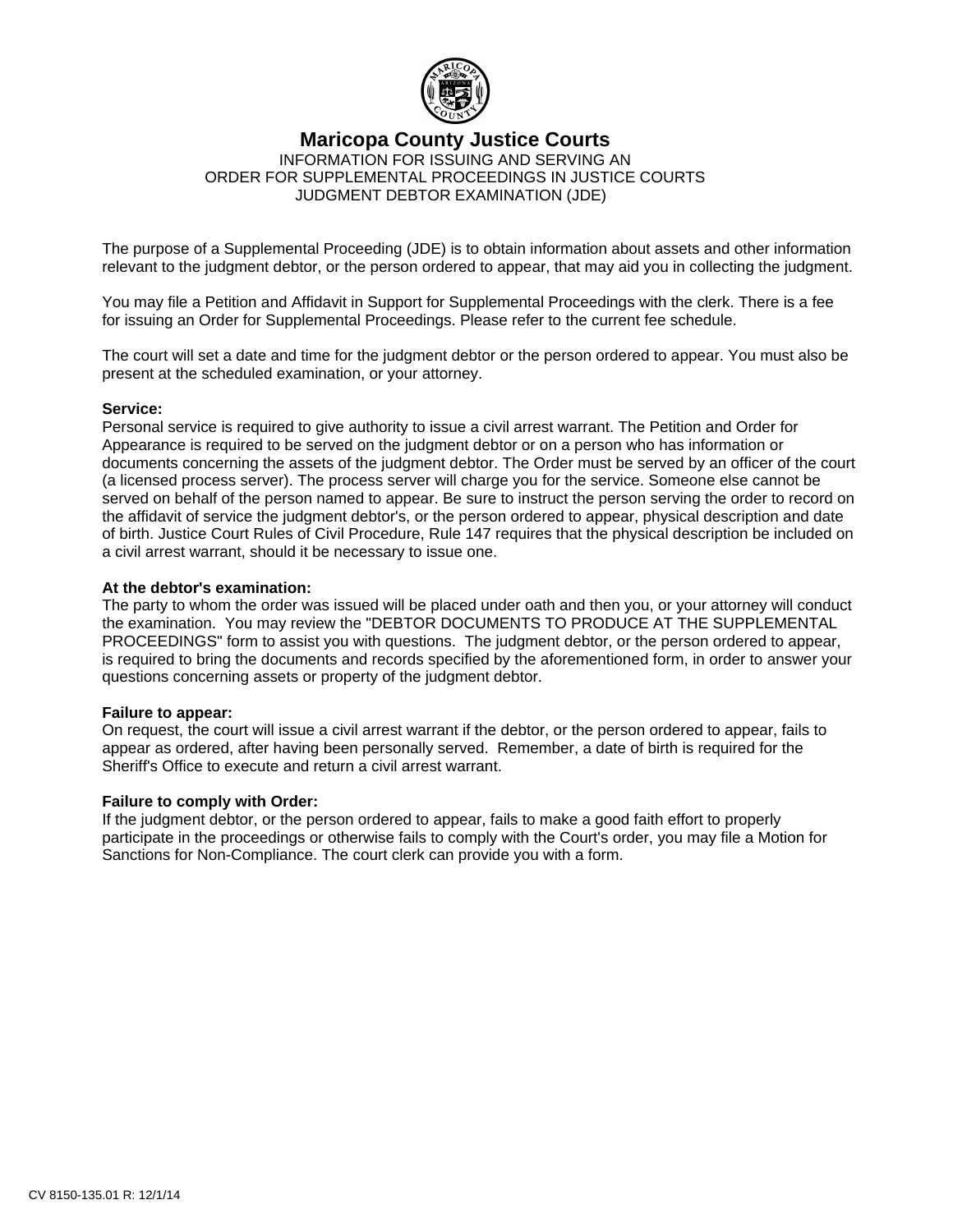

# **Maricopa County Justice Courts, Arizona**

|                                                                                                                                                                                                                                                           | Please select court from the drop down list ------------------                                                                                                                                                                                                                                                     |
|-----------------------------------------------------------------------------------------------------------------------------------------------------------------------------------------------------------------------------------------------------------|--------------------------------------------------------------------------------------------------------------------------------------------------------------------------------------------------------------------------------------------------------------------------------------------------------------------|
|                                                                                                                                                                                                                                                           | CASE NUMBER: _____________________                                                                                                                                                                                                                                                                                 |
|                                                                                                                                                                                                                                                           |                                                                                                                                                                                                                                                                                                                    |
|                                                                                                                                                                                                                                                           |                                                                                                                                                                                                                                                                                                                    |
|                                                                                                                                                                                                                                                           |                                                                                                                                                                                                                                                                                                                    |
|                                                                                                                                                                                                                                                           |                                                                                                                                                                                                                                                                                                                    |
| Plaintiff(s) Name / Address / Email / Phone                                                                                                                                                                                                               | Defendant(s) Name / Address / Email / Phone                                                                                                                                                                                                                                                                        |
|                                                                                                                                                                                                                                                           |                                                                                                                                                                                                                                                                                                                    |
|                                                                                                                                                                                                                                                           |                                                                                                                                                                                                                                                                                                                    |
| the control of the control of the control of the control of the control of the control of                                                                                                                                                                 |                                                                                                                                                                                                                                                                                                                    |
|                                                                                                                                                                                                                                                           |                                                                                                                                                                                                                                                                                                                    |
| Attorney for Plaintiff(s) Name / Address / Email / Phone                                                                                                                                                                                                  | Attorney for Defendant(s) Name / Address / Email / Phone<br>PETITION and AFFIDAVIT IN SUPPORT FOR SUPPLEMENTAL PROCEEDINGS (JDE)                                                                                                                                                                                   |
|                                                                                                                                                                                                                                                           | ARS 12-1631 and 12-1632, JCRCP 147 and ARCP Rule 64.1c                                                                                                                                                                                                                                                             |
| $I$ am the $\Box$ Plaintiff $\Box$ Defendant in this action.                                                                                                                                                                                              |                                                                                                                                                                                                                                                                                                                    |
| pursuant to ARS 12-1631, 12-1632, and JCRCP 147.                                                                                                                                                                                                          | I am the Judgment Creditor herein or an agent of the Judgment Creditor and authorized to make this affidavit in his/her behalf,                                                                                                                                                                                    |
| who has information or documents in their possession which state the assets of the Judgment Debtor:                                                                                                                                                       | I believe and allege that the person(s) named below is the Judgment Debtor(s); or an officer of defendant corporation; or a person                                                                                                                                                                                 |
| Name of Person                                                                                                                                                                                                                                            |                                                                                                                                                                                                                                                                                                                    |
| (Indicate which applies) $\Box$ Judgment Debtor $\Box$ Corporate Officer $\Box$ Witness (has knowledge of debtors assets)<br>Address of above named person to be served:                                                                                  |                                                                                                                                                                                                                                                                                                                    |
| support any claims made concerning such assets and property.                                                                                                                                                                                              | I hereby request that the court issue an Order, requiring the person named to appear as directed; and to answer questions under<br>oath concerning assets and property of the Judgment Debtor; and further order said person to bring such documents necessary to                                                  |
| I state under penalty of perjury that the foregoing is true and correct.                                                                                                                                                                                  |                                                                                                                                                                                                                                                                                                                    |
|                                                                                                                                                                                                                                                           |                                                                                                                                                                                                                                                                                                                    |
| Date:<br>Plaintiff □ Defendant                                                                                                                                                                                                                            |                                                                                                                                                                                                                                                                                                                    |
|                                                                                                                                                                                                                                                           | NOTICE FOR APPEARANCE and ORDER DIRECTING SERVICE                                                                                                                                                                                                                                                                  |
| The above named individual IS ORDERED TO APPEAR before this court on:                                                                                                                                                                                     |                                                                                                                                                                                                                                                                                                                    |
| Date: the contract of the contract of the contract of the contract of the contract of the contract of the contract of the contract of the contract of the contract of the contract of the contract of the contract of the cont                            | Time:                                                                                                                                                                                                                                                                                                              |
|                                                                                                                                                                                                                                                           |                                                                                                                                                                                                                                                                                                                    |
|                                                                                                                                                                                                                                                           | Be in court at least 15 minutes before the scheduled hearing.<br>YOU MUST CHECK IN AT THE FRONT COUNTER BEFORE ENTERING THE COURT ROOM.<br>(Esté en el tribunal por lo menos 15 minutos antes de la audiencia programada.)<br>(DEBE REGISTRARSE EN EL MOSTRADOR DELANTERO ANTES DE ENTRAR EN LA SALA DEL TRIBUNAL) |
|                                                                                                                                                                                                                                                           | REQUESTS FOR REASONABLE ACCOMMODATIONS FOR PERSONS WITH DISABILITIES SHOULD BE MADE TO THE                                                                                                                                                                                                                         |
|                                                                                                                                                                                                                                                           | COURT AS SOON AS POSSIBLE.                                                                                                                                                                                                                                                                                         |
|                                                                                                                                                                                                                                                           | (LAS SOLICITUDES PARA ARREGLOS O ADAPTACIONES RAZONABLES PARA PERSONAS CON DISCAPACIDADES SE DEBEN PRESENTAR ANTE EL<br>TRIBUNAL LO MAS ANTES POSIBLE.)                                                                                                                                                            |
|                                                                                                                                                                                                                                                           | If an interpreter is needed, please contact the court listed above to request an interpreter be provided.<br>(En caso de necesitarse un intérprete, favor de comunicarse con el Tribunal antes mencionado para solicitar que se brinden los servicios de un intérprete.)                                           |
|                                                                                                                                                                                                                                                           | YOU MUST BE PREPARED to answer questions, under oath, concerning the assets and property of the Judgment Debtor(s).                                                                                                                                                                                                |
|                                                                                                                                                                                                                                                           | YOU ARE REQUIRED to bring with you all documents and records pertaining to the Judgment Debtor(s) which are attached.                                                                                                                                                                                              |
| A COPY OF THIS NOTICE shall be served personally by Process Server upon the Judgment Debtor or the person named<br>above at least 48 hours before the time scheduled for the examination. Personal service gives authority to issue an arrest<br>warrant. |                                                                                                                                                                                                                                                                                                                    |
| WARNING: Failure to appear as ordered or failure to bring the listed documents / record may                                                                                                                                                               |                                                                                                                                                                                                                                                                                                                    |

Date: